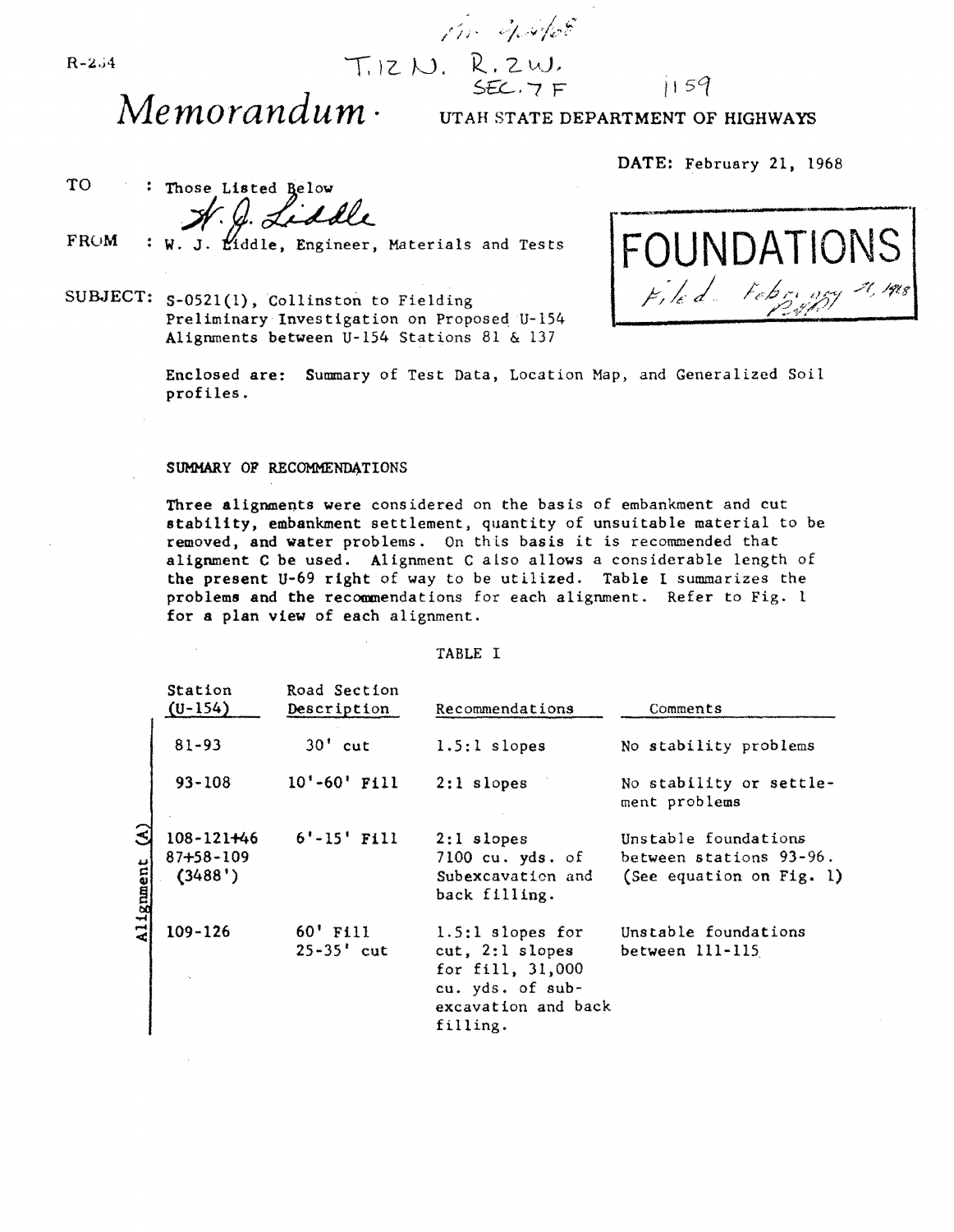#### UTAH STATE DEF. /MENT OF HIGHWAYS

#### MATERIALS AND RESEARCH

Project Name Collinston to Fielding  $S-0521(1)$ Project No. -

Summary of Test Data

 $\sim$   $\sim$ 

### Sheet\_1\_of\_4\_Sheets

|                 |                | Depth           | Grading<br>Analysis |                            |                                     | Group | Afterberg<br>Limits |                | Water          | Wet<br>Unit | Dry<br>Unit                     | Specific                         | $\begin{bmatrix} \mathsf{Permeability} \\ k \end{bmatrix}$ |     |         | Shear Strength                                  |             |                 |                        |                                            |              |                                                            |  |
|-----------------|----------------|-----------------|---------------------|----------------------------|-------------------------------------|-------|---------------------|----------------|----------------|-------------|---------------------------------|----------------------------------|------------------------------------------------------------|-----|---------|-------------------------------------------------|-------------|-----------------|------------------------|--------------------------------------------|--------------|------------------------------------------------------------|--|
|                 | <b>Baring</b>  |                 | Percent             |                            |                                     |       |                     | Liquid Plastic | Cont.<br>w     | Waight      | Weight                          | Gravity 10 <sup>-4</sup> cm/sec. |                                                            |     | Strangh | Unconsolidated                                  |             | Consolidated    |                        |                                            |              |                                                            |  |
|                 | <b>No</b>      |                 | Gravel              | Coorse<br>Sand             | Silt<br>and<br>Clay<br>Fine<br>Sand |       | Classification      | Limit<br>$w_L$ | Limit<br>шp    | $\%$        | $\boldsymbol{\gamma}$<br>P.C.F. | $\gamma_{5}$<br>P.C.F.           | Gs                                                         | Hor | Vert    | $\mathfrak{q}_{_{\mathbf{U}}}$<br><b>T.S.F.</b> | $2^{\circ}$ | $\frac{C}{TSE}$ | $\mathfrak{g}^{\circ}$ | $\begin{bmatrix} C \\ T.S.E \end{bmatrix}$ | Time<br>hrs. | $\begin{bmatrix} \text{Press} \\ \text{PSL} \end{bmatrix}$ |  |
| $\, {\bf p}$    | 2 <sup>1</sup> | 02              | $\mathbf{I}$        | 3                          | 22                                  | 74    | $A - 7 - 5$         | 47             | 33             |             |                                 |                                  |                                                            |     |         |                                                 |             |                 |                        |                                            |              |                                                            |  |
| $\mathbf{P}$    |                | 07              | $\mathbf 0$         | 7                          | 85                                  | 8     | $A-3$               | 19             | $\blacksquare$ | 25          | 117                             | 94                               |                                                            |     |         |                                                 | 61          | .04             |                        |                                            |              |                                                            |  |
| ${\bf P}$       |                | 12              | $\mathbf{O}$        | $\mathbf{O}$               | 11                                  | 89    | $A-4(8)$            | 26             | 21             | 29          | 123                             | 95                               |                                                            |     |         |                                                 | 25          | 0.12            |                        |                                            |              |                                                            |  |
| $\mathbf P$     |                | 17              |                     | Gravel                     |                                     |       |                     |                |                |             |                                 |                                  |                                                            |     |         |                                                 |             |                 |                        |                                            |              |                                                            |  |
| $\mathbf{P}$    |                | 22              |                     | Gravel                     |                                     |       |                     |                |                |             |                                 |                                  |                                                            |     |         |                                                 |             |                 |                        |                                            |              |                                                            |  |
| ${\tt P}$       |                | 30.5            |                     | Fine sand                  |                                     |       |                     |                |                |             |                                 |                                  |                                                            |     |         |                                                 |             |                 |                        |                                            |              |                                                            |  |
| $\mathtt{P}$    |                | 32 <sub>2</sub> | $\mathbf{0}$        | $\mathbf{O}$               | 59                                  | 41    | $A-4(1)$            | 19             |                |             |                                 |                                  |                                                            |     |         | $\mathcal{L}$                                   |             |                 |                        |                                            |              |                                                            |  |
| $S_{\parallel}$ |                | 36              | Sand                |                            |                                     |       |                     |                |                |             |                                 |                                  |                                                            |     |         |                                                 |             |                 |                        |                                            |              |                                                            |  |
| $\mathbf{p}$    |                | 41.5            |                     | Sand and gravel            |                                     |       |                     |                |                |             |                                 |                                  |                                                            |     |         | $\sim$                                          |             |                 | $\sim$                 |                                            |              |                                                            |  |
|                 |                |                 |                     |                            |                                     |       |                     |                |                |             |                                 |                                  |                                                            |     |         |                                                 |             |                 |                        |                                            |              |                                                            |  |
| $\mathbf{P}$    | 19             | 12              |                     | Organic silty dlay         |                                     |       |                     |                |                | 88          | 86                              | 46                               |                                                            |     |         | 0.16                                            |             |                 |                        |                                            |              |                                                            |  |
|                 |                |                 |                     |                            |                                     |       |                     |                |                |             |                                 |                                  |                                                            |     |         |                                                 |             |                 |                        |                                            |              |                                                            |  |
| $\mathbf{P}$    | 20             | 12              |                     | $clay$ with peat           |                                     |       |                     |                |                | 74          | 98                              | 56                               |                                                            |     |         | 0.21                                            |             |                 |                        |                                            |              |                                                            |  |
|                 |                |                 |                     |                            |                                     |       |                     |                |                |             |                                 |                                  |                                                            |     |         |                                                 |             |                 |                        |                                            |              |                                                            |  |
| P               | 23             | 07              |                     | Silty sand                 |                                     |       |                     |                |                |             |                                 |                                  |                                                            |     |         |                                                 |             |                 |                        |                                            |              |                                                            |  |
| $\mathbf{P}$    |                | 17              |                     | Clayey $s$ <sup>11</sup> t |                                     |       |                     |                |                |             |                                 |                                  |                                                            |     |         |                                                 |             |                 |                        |                                            |              |                                                            |  |
| $\mathbf{P}$    |                | 27              |                     | Clayey silt                |                                     |       |                     |                |                |             |                                 |                                  |                                                            |     |         |                                                 |             |                 |                        |                                            |              |                                                            |  |
| P               |                | $42^{1}$        |                     | Fine sand with silt        |                                     |       |                     |                |                |             |                                 |                                  |                                                            |     |         |                                                 |             |                 |                        |                                            |              |                                                            |  |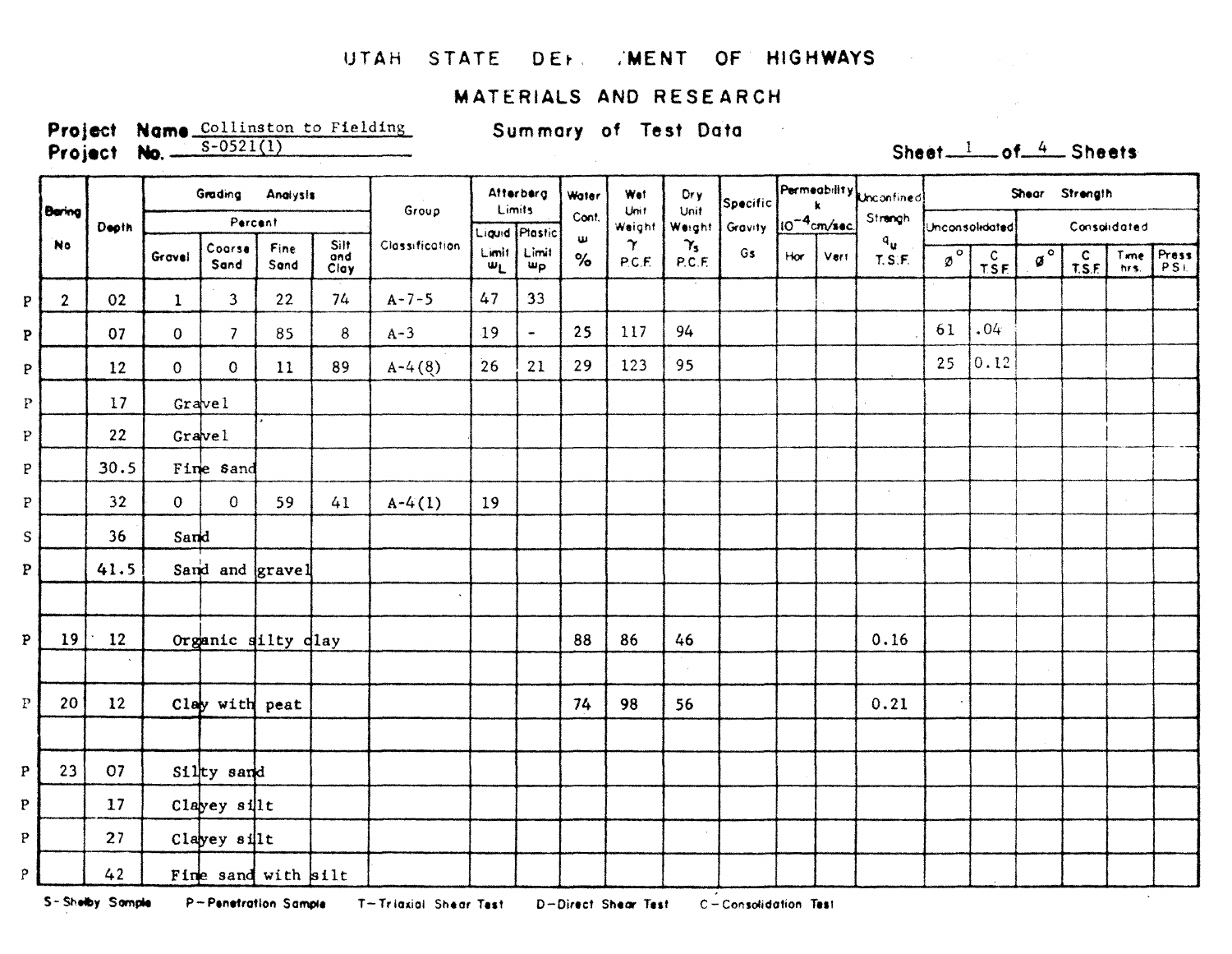### UTAH STATE DEPARTMENT OF HIGHWAYS

#### MATERIALS AND RESEARCH

Project Name Collinston to Fielding **Project No.**  $S-0521(1)$ 

 $\sim 10^{-1}$ 

Summary of Test Data

Sheet  $\frac{2}{2}$  of  $\frac{4}{2}$  Sheets

|                            |              |                | Grading<br>Analysis |                  |                |                     |                | Atterberg<br>Limits |                                                           | Water                     | Wet                           | Dry<br>Unit    | Spacific                        | Permeability <b>Unconfined</b> |                                     |                                   | Shear Strength  |                                     |                                                 |              |        |  |  |  |
|----------------------------|--------------|----------------|---------------------|------------------|----------------|---------------------|----------------|---------------------|-----------------------------------------------------------|---------------------------|-------------------------------|----------------|---------------------------------|--------------------------------|-------------------------------------|-----------------------------------|-----------------|-------------------------------------|-------------------------------------------------|--------------|--------|--|--|--|
|                            | <b>Benng</b> | Depth          |                     | Percent          |                |                     | Group          |                     | Liquid Plastic                                            | Cont.<br>w                | Unit<br>Weight                | Weight         | Gravity 10 <sup>-4</sup> cm/sec |                                |                                     | Strengh                           |                 | Unconsolidated                      | Consolidated                                    |              |        |  |  |  |
|                            | No.          |                | Gravel              | Coarse<br>Sand   | Fine<br>Sand   | Silt<br>ond<br>Clay | Classification | Limit.<br>$w_L$     | $\begin{array}{ l} \text{Limit} \\ \text{up} \end{array}$ | $\gamma$<br>$\%$<br>P.C.F | $\gamma_{\text{s}}$<br>P.C.F. | G <sub>5</sub> | Hor.                            | Vert                           | $\mathsf{q}_{\mathsf{u}}$<br>T.S.F. | $\overline{\mathfrak{g}}^{\circ}$ | $\frac{c}{TSE}$ | $\boldsymbol{\mathfrak{g}}^{\circ}$ | $\begin{bmatrix} c \\ \text{TSF} \end{bmatrix}$ | Time<br>hrs. | Press  |  |  |  |
| $\mathcal{I}$              | 18           | 12             | $\mathbf{0}$        | $\mathbf 0$      | $\overline{5}$ | 95                  | $A - 6(9)$     | 39                  | 26                                                        | 25                        | 110                           | 88             |                                 |                                |                                     | 0.96                              |                 |                                     |                                                 |              |        |  |  |  |
| $\mathcal{J}_\perp$        |              | 22             | $\mathbf{O}$        | $\mathbf{I}$     | 5              | 94                  | $A-6(10)$      | 39                  | 25                                                        |                           |                               |                |                                 |                                |                                     |                                   |                 |                                     |                                                 |              |        |  |  |  |
| $\mathbb{Y}$ .             |              | 32             |                     |                  |                |                     |                |                     |                                                           | 36                        | 110                           | 81             |                                 |                                |                                     | 0.64                              |                 |                                     |                                                 |              |        |  |  |  |
| $\gamma$                   |              | 41.5           | $\overline{0}$      | $\theta$         | 8              | 92                  | $A-7-6(16)$ 51 |                     | 26                                                        | 44                        | 103                           | 72             |                                 |                                |                                     | 0.88                              |                 |                                     |                                                 |              |        |  |  |  |
|                            | 27           | 6 <sup>1</sup> |                     | Fine sand        |                |                     |                |                     |                                                           |                           |                               |                |                                 |                                |                                     |                                   |                 |                                     |                                                 |              |        |  |  |  |
|                            |              |                |                     |                  |                |                     |                |                     |                                                           |                           |                               |                |                                 |                                |                                     |                                   |                 |                                     |                                                 |              | $\sim$ |  |  |  |
| $\gamma$                   |              | 15             | $\mathbf{I}$        | $\mathbf{1}$     | 24             | 74                  | $A-4(8)$       | 37                  | $\blacksquare$                                            | 45                        | 102                           | 70             |                                 |                                |                                     |                                   | 6 <sub>1</sub>  | 0.16                                |                                                 |              |        |  |  |  |
| $\mathcal{D}_{\mathbb{C}}$ |              | 21             |                     | Fine sand        |                |                     |                |                     |                                                           |                           |                               |                |                                 |                                |                                     |                                   |                 |                                     |                                                 |              |        |  |  |  |
| $\mathcal{L}$              |              | 22             |                     | Gravel $w$ /sand |                |                     |                |                     |                                                           | 35                        | 108                           | 80             |                                 |                                |                                     | 0.60                              |                 |                                     |                                                 |              |        |  |  |  |
| ्र                         |              | 26             |                     | Gravel $w$ /sand |                |                     |                |                     |                                                           |                           |                               |                |                                 |                                |                                     |                                   |                 |                                     |                                                 |              |        |  |  |  |
| $\mathbb{R}^+$             |              | 31.5           |                     | Sand $w/gq$ avel |                |                     |                |                     |                                                           |                           |                               |                |                                 |                                |                                     |                                   |                 |                                     |                                                 |              |        |  |  |  |
| $\mathcal{P}$              |              | 37             |                     | Gravel           |                |                     |                |                     |                                                           |                           |                               |                |                                 |                                |                                     |                                   |                 |                                     |                                                 |              |        |  |  |  |
| $\mathsf{P}$               |              | 46.5           |                     | Fine sand        |                |                     |                |                     |                                                           |                           |                               |                |                                 |                                |                                     |                                   |                 |                                     |                                                 |              |        |  |  |  |
|                            |              |                |                     |                  |                |                     |                |                     |                                                           |                           |                               |                |                                 |                                |                                     |                                   |                 |                                     |                                                 |              |        |  |  |  |
|                            |              |                |                     |                  |                |                     |                |                     |                                                           |                           |                               |                |                                 |                                |                                     |                                   |                 |                                     |                                                 |              |        |  |  |  |
|                            |              |                |                     |                  |                |                     |                |                     |                                                           |                           |                               |                |                                 |                                |                                     |                                   |                 |                                     |                                                 |              |        |  |  |  |
|                            |              |                |                     |                  |                |                     |                |                     |                                                           |                           |                               |                |                                 |                                |                                     |                                   |                 |                                     |                                                 |              |        |  |  |  |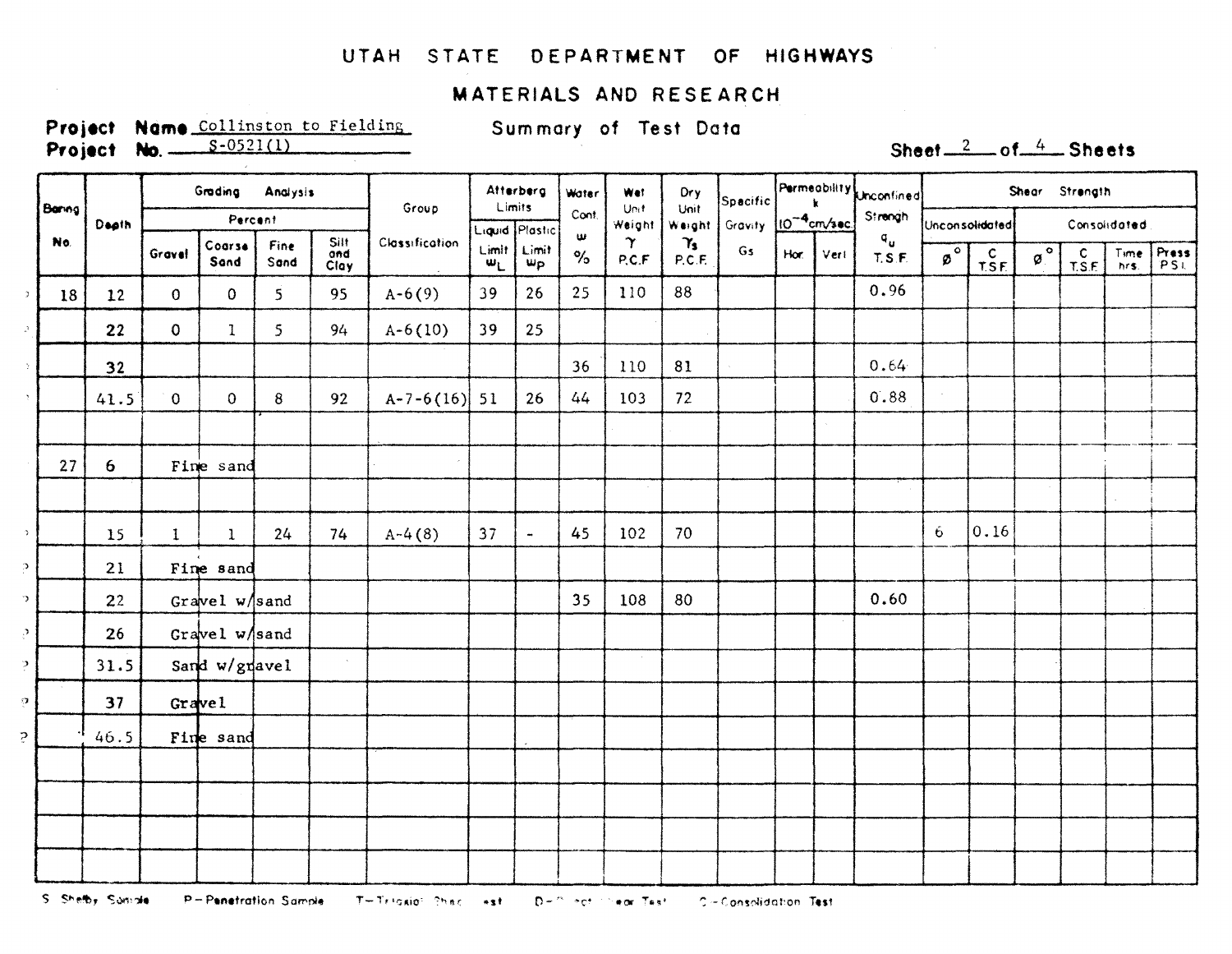#### **LITAH** TATE DE TMENT OF HIGHWAYS

### MATERIALS AND RESEARCH

Project Name Collinston to Fielding Project No.  $S=0521(1)$ 

Summary of Test Data

Sheet  $\frac{3}{2}$  of  $\frac{4}{2}$  Sheets

|   |           | Dapth           | Grading<br>Analysis |                   |                |                            | Group                                | Afterberg<br>Limits                |                           | Water  | Wet<br>Unit        | Dry<br>Unit                     | $ {\scriptstyle{\mathsf{Specific}}} $ | $[Permeability] \label{lem:permeability} \begin{bmatrix} \text{Conformal} \\ \text{Conformal} \end{bmatrix}$ |          |                                     | Shear Strength       |                 |                        |                                            |              |                                                                                 |  |
|---|-----------|-----------------|---------------------|-------------------|----------------|----------------------------|--------------------------------------|------------------------------------|---------------------------|--------|--------------------|---------------------------------|---------------------------------------|--------------------------------------------------------------------------------------------------------------|----------|-------------------------------------|----------------------|-----------------|------------------------|--------------------------------------------|--------------|---------------------------------------------------------------------------------|--|
|   | Baring    |                 | Percent             |                   |                |                            |                                      | Liquid Plastic                     | Cont.<br>ω                | Weight | Weight             | Gravity 10 <sup>-4</sup> cm/sec |                                       |                                                                                                              | Strangh  | Unconsolidated                      |                      | Consolidated    |                        |                                            |              |                                                                                 |  |
|   | <b>No</b> |                 | Gravel              | Coarse<br>Sand    | Fine<br>Sand   | <b>Silt</b><br>and<br>Clay | Classification                       | Limit<br>$\mathbf{w}_{\mathsf{L}}$ | Limit<br>$w_{\mathsf{P}}$ | $\%$   | $\gamma$<br>P.C.F. | $\gamma_{s}$<br>P.C.F.          | Gs                                    | Hor                                                                                                          | $ $ Vert | $\mathsf{q}_{\mathsf{u}}$<br>T.S.F. | $\mathbf{p}^{\circ}$ | $\frac{c}{LSE}$ | $\mathfrak{g}^{\circ}$ | $\begin{bmatrix} C \\ T.S.F \end{bmatrix}$ | Time<br>hrs. | $\begin{array}{ c c }\n\hline\n\text{Press} \\ \hline\n\text{PSL}\n\end{array}$ |  |
| ъ | 24        | 07              |                     | Fine sand         |                |                            |                                      |                                    |                           |        |                    |                                 |                                       |                                                                                                              |          |                                     |                      |                 |                        |                                            |              |                                                                                 |  |
|   |           |                 |                     |                   |                |                            |                                      |                                    |                           |        |                    |                                 |                                       |                                                                                                              |          |                                     |                      |                 |                        |                                            |              |                                                                                 |  |
| P |           | 12              |                     |                   |                | Gravel with fine sand      |                                      |                                    |                           |        |                    |                                 |                                       |                                                                                                              |          |                                     |                      |                 |                        |                                            |              |                                                                                 |  |
| P |           | 17              |                     | Sand & gravel     |                |                            |                                      |                                    |                           |        |                    |                                 |                                       |                                                                                                              |          |                                     |                      |                 |                        |                                            |              |                                                                                 |  |
| p |           | 22              |                     | Sand & gravel     |                |                            |                                      |                                    |                           |        |                    |                                 |                                       |                                                                                                              |          |                                     |                      |                 |                        |                                            |              |                                                                                 |  |
|   |           | 27              |                     | Sand $\&$ gravel  |                |                            |                                      |                                    |                           |        |                    |                                 |                                       |                                                                                                              |          |                                     |                      |                 |                        |                                            |              |                                                                                 |  |
|   |           | 31              |                     | $\int$ siųty clay |                |                            |                                      |                                    |                           |        |                    |                                 |                                       |                                                                                                              |          | $\mathbf{v}$ .                      |                      |                 |                        |                                            |              |                                                                                 |  |
|   |           | 32 <sup>°</sup> |                     |                   |                | Fine sandy sild with clay  |                                      |                                    |                           | 19     | 126                | 66                              |                                       |                                                                                                              |          | 1.85                                |                      |                 |                        |                                            |              |                                                                                 |  |
|   |           | 42              |                     | Fine sand         |                |                            |                                      |                                    |                           |        |                    |                                 |                                       |                                                                                                              |          |                                     |                      |                 | $\sim$                 |                                            |              |                                                                                 |  |
|   |           |                 |                     |                   |                |                            |                                      |                                    |                           |        |                    |                                 |                                       |                                                                                                              |          |                                     |                      |                 |                        |                                            |              |                                                                                 |  |
|   | 28        | 07              | $\mathbf{1}$        | 9                 | 22             | 68                         | $A-5(10)$                            | 91                                 | $\frac{1}{2}$             |        |                    |                                 |                                       |                                                                                                              |          |                                     |                      |                 |                        |                                            |              |                                                                                 |  |
|   |           | 09              |                     |                   |                |                            | Clayey silt with find sand $\&$ peat |                                    |                           | 120    | 83                 | 38                              |                                       |                                                                                                              |          |                                     | $\mathcal{I}$        | .08             |                        |                                            |              |                                                                                 |  |
|   |           | 11              | $\mathbf{O}$        | 14                | 7 <sup>7</sup> | 79                         | $A-4(8)$                             | 40                                 | $\bullet$                 | 37     | 108                | 86                              |                                       |                                                                                                              |          |                                     | 32                   | .05             |                        |                                            |              |                                                                                 |  |
|   |           |                 |                     |                   |                |                            |                                      |                                    |                           |        |                    |                                 |                                       |                                                                                                              |          |                                     |                      |                 |                        |                                            |              |                                                                                 |  |
|   |           |                 |                     |                   |                |                            |                                      |                                    |                           |        |                    |                                 |                                       |                                                                                                              |          |                                     |                      |                 |                        |                                            |              |                                                                                 |  |
|   |           |                 |                     |                   |                |                            |                                      |                                    |                           |        |                    |                                 |                                       |                                                                                                              |          |                                     |                      |                 |                        |                                            |              |                                                                                 |  |
|   |           |                 |                     |                   |                |                            |                                      |                                    |                           |        |                    |                                 |                                       |                                                                                                              |          |                                     |                      |                 |                        |                                            |              |                                                                                 |  |
|   |           |                 |                     |                   |                |                            |                                      |                                    |                           |        |                    |                                 |                                       |                                                                                                              |          |                                     |                      |                 |                        |                                            |              |                                                                                 |  |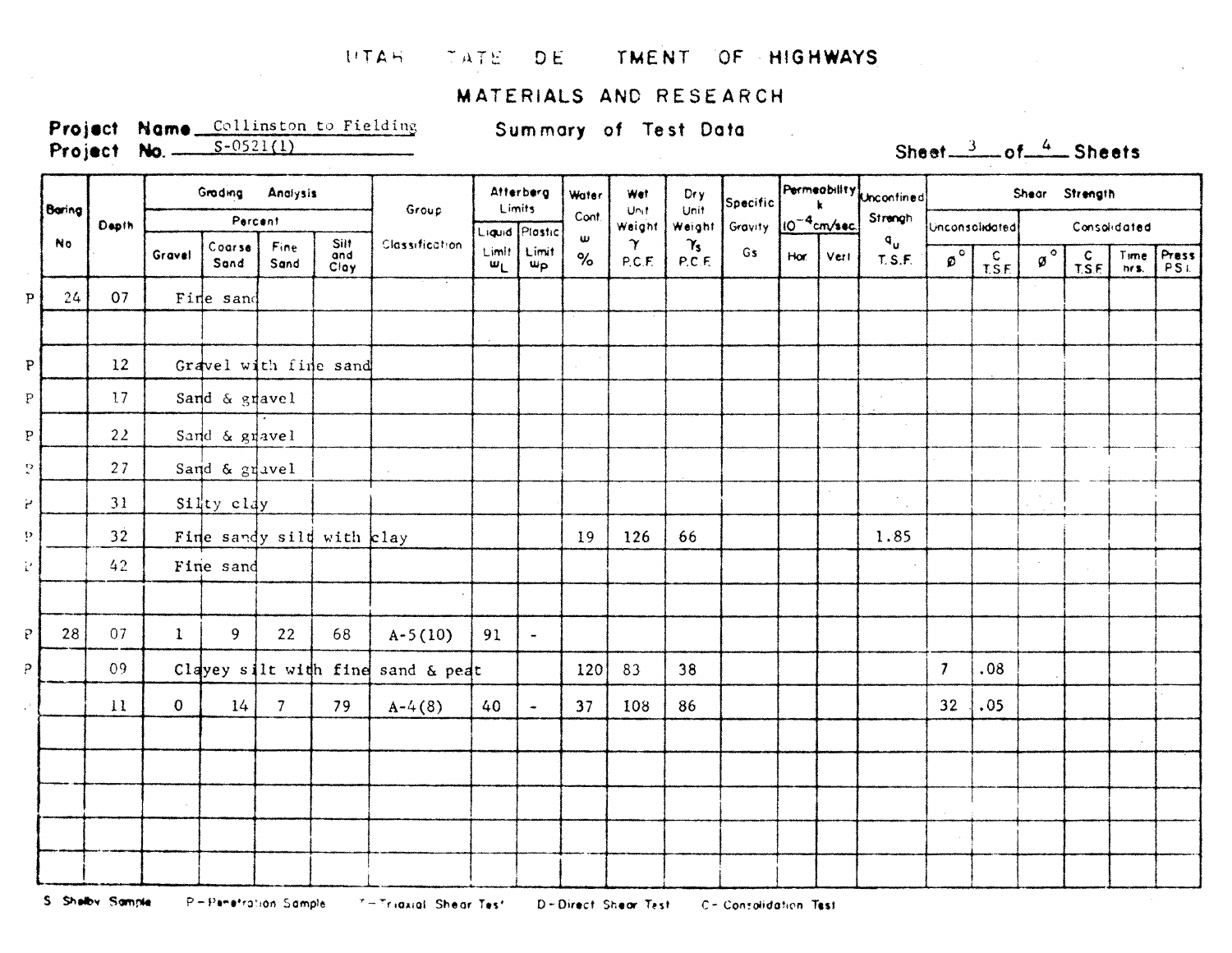### UTAH STATE DEP. MENT OF HIGHWAYS

### **MATERIALS AND RESEARCH**

Project Name Collinston To Fielding Project No. 5-0521(1)

 $\bullet$ 

Summary of Test Data

## Sheet  $4$  of  $4$  Sheets

|    |               | <b>Depth</b>   |              | Grading Analysis    |                         |                     | Group                 | Afterberg<br>Limits                |                                               | <b>Water</b>          | <b>Wet</b><br>Unit | Dry<br>Unit            | $ {\scriptstyle{\mathsf{Specific}}} $ | $\left \frac{\text{Permeability}}{\text{k}}\right $ |             |                                     | Shear Strength         |                  |                        |                 |              |              |  |
|----|---------------|----------------|--------------|---------------------|-------------------------|---------------------|-----------------------|------------------------------------|-----------------------------------------------|-----------------------|--------------------|------------------------|---------------------------------------|-----------------------------------------------------|-------------|-------------------------------------|------------------------|------------------|------------------------|-----------------|--------------|--------------|--|
|    | <b>Bering</b> |                |              | Percent             |                         |                     |                       |                                    | Liquid Plastic                                | Cont.<br>$\mathbf{w}$ | Weight             | <b>Weight</b>          | Gravity 10 <sup>-4</sup> cm/sec.      |                                                     |             | Strangh                             | Unconsolidated         |                  | Consolidated           |                 |              |              |  |
|    | No.           |                | Gravel       | Coorse<br>Sand      | Fine<br>Sand            | Silt<br>and<br>Clay | <b>Classification</b> | Limit<br>$\mathbf{w}_{\mathsf{L}}$ | Limit<br>$\overline{\mathbf{u}_{\mathbf{p}}}$ | $\%$                  | $\gamma$<br>P.C.F. | $\gamma_{s}$<br>P.C.F. | Gs                                    |                                                     | Hor   Vert. | $\mathbf{q}_{\mathbf{u}}$<br>T.S.F. | $\mathfrak{g}^{\circ}$ | $rac{C}{T.S.E.}$ | $\mathfrak{g}^{\circ}$ | $\frac{c}{TSE}$ | Time<br>hrs. | Press<br>PSL |  |
| sl | 34            | 12             | $\mathbf{O}$ | $\mathbf{0}$        | 5 <sup>1</sup>          | 95                  | $A - 6(9)$            | 37                                 | $24^{1}$                                      |                       |                    |                        | 2.64                                  |                                                     |             |                                     |                        |                  |                        |                 |              |              |  |
| P  |               | 17             |              | $Cla$ <b>y</b> silt |                         |                     |                       |                                    |                                               | 33                    | 106                | 80                     |                                       |                                                     |             | 1.56                                |                        |                  |                        |                 |              |              |  |
|    |               |                |              |                     |                         |                     | $\mathbf{x}$          |                                    |                                               |                       |                    |                        |                                       |                                                     |             |                                     |                        |                  |                        |                 |              |              |  |
| sl | 35            | 17             | $\mathbf{O}$ | $\mathbf{0}$        | $\mathbf{1}$            | 99                  | $A - 7 - 6(14)$       | 43                                 | 19                                            | 29                    | 122                | 95                     |                                       |                                                     |             | 1.93                                |                        |                  |                        |                 |              |              |  |
|    |               |                |              |                     |                         |                     |                       |                                    | $\tilde{\phantom{a}}$                         |                       |                    |                        |                                       |                                                     |             |                                     |                        |                  |                        |                 |              |              |  |
| P  | 36            | 17             | $\mathbf{0}$ | $\mathbf{1}$        | $\overline{2}$          | 97                  | $A-4(8)$              | 30 <sub>o</sub>                    | 20                                            | 30                    | 115                | 88                     |                                       |                                                     |             | 0.47                                |                        |                  |                        |                 |              |              |  |
| S. |               | 22             | $\mathbf{O}$ | $\mathbf{O}$        | 6                       | 94                  | $A-6(10)$             | 32                                 | 16                                            | 20                    | 124                | 103                    | 2.81                                  |                                                     |             |                                     | 27                     | 0.65             |                        |                 |              |              |  |
|    |               |                |              |                     |                         |                     |                       |                                    |                                               |                       |                    |                        |                                       |                                                     |             |                                     |                        |                  |                        |                 |              |              |  |
|    | 37            | $\overline{7}$ | $\mathbf{0}$ | $6\overline{6}$     | 9                       | 85                  | $A-4(8)$              | 26                                 | 20                                            |                       |                    |                        |                                       |                                                     |             |                                     |                        |                  | $\sim$                 |                 |              |              |  |
| P  |               | 12             | $\mathbf{0}$ | $\mathbf{I}$        | 13                      | 86                  | $A-4(8)$              | 26                                 | 16                                            |                       |                    |                        |                                       |                                                     |             |                                     |                        |                  |                        |                 |              |              |  |
|    |               | 17             | $\mathbf 0$  | $\mathbf{1}$        | 8                       | 91                  | $A-6(10)$             | 35                                 | 20                                            |                       |                    |                        |                                       |                                                     |             |                                     |                        |                  |                        |                 |              |              |  |
|    |               |                |              |                     |                         |                     |                       |                                    |                                               |                       |                    |                        |                                       |                                                     |             |                                     |                        |                  |                        |                 |              |              |  |
|    | 38            | 12             | $\mathbf 0$  | $\mathbf{o}$        | 23                      | 77                  | $A-4(8)$              | 20                                 | $\blacksquare$                                |                       |                    |                        |                                       |                                                     |             |                                     |                        |                  |                        |                 |              |              |  |
|    |               | 17             | $\mathbf 0$  | $\mathbf 0$         | $\overline{\mathbf{3}}$ | 97                  | $A - 7 - 6(14)$       | 43                                 | 18                                            |                       |                    |                        |                                       |                                                     |             |                                     |                        |                  |                        |                 |              |              |  |
|    |               |                |              |                     |                         |                     |                       |                                    |                                               |                       |                    |                        |                                       |                                                     |             |                                     |                        |                  |                        |                 |              |              |  |
|    |               |                |              |                     |                         |                     |                       |                                    |                                               |                       |                    |                        |                                       |                                                     |             |                                     |                        |                  |                        |                 |              |              |  |
|    |               |                |              |                     |                         |                     |                       |                                    |                                               |                       |                    |                        |                                       |                                                     |             |                                     |                        |                  |                        |                 |              |              |  |
|    |               |                |              |                     |                         |                     |                       |                                    |                                               |                       |                    |                        |                                       |                                                     |             |                                     |                        |                  |                        |                 |              |              |  |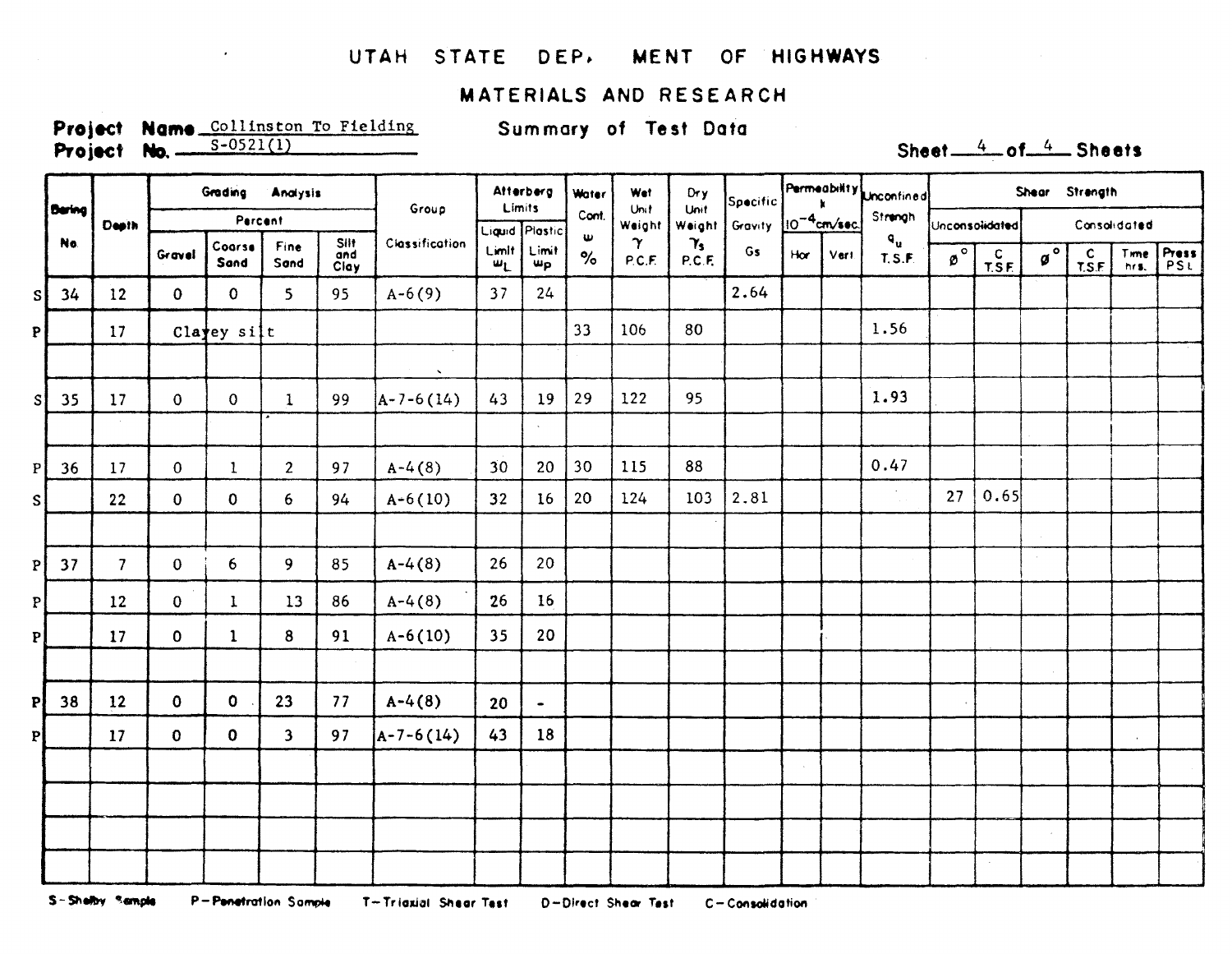Brand of Ispiras ن ح م ح ح ح م فهمارتهم 914418 ¥  $U - 154$  $10^{6}$  of  $11^{11}$  $3048$ Alignment "C"  $\chi$ ag Alignment "B  $9^{q^{t}}$ y<br>H T.H. #37 Past.  $(\mathcal{H}^{\star})$ I  $9^{\rho}$ T.H. #23 Cong T.H#38 'Seopage Swami  $79$ o,  $\phi^{\prime}$ 77. ZB  $5\rho^{\prime}$ زرېدې مره. へ Surface Topogr D s of t-moist  $\tilde{\mathbf{z}}$  $\dot{\leq}$  $\mathcal{L}$ **PO** Brow. A A olkali ؆  $\overline{Q}$ ⋝ 分  $7.0\%$ Surface<br>Slightly moist<br>with some alkal  $\mathcal{U}$  $7.4.450$ TH. 19 por Leveled Field- $+7.4.$ #36 Old Swamp Area Ď Presently high in<br>olkali at surface í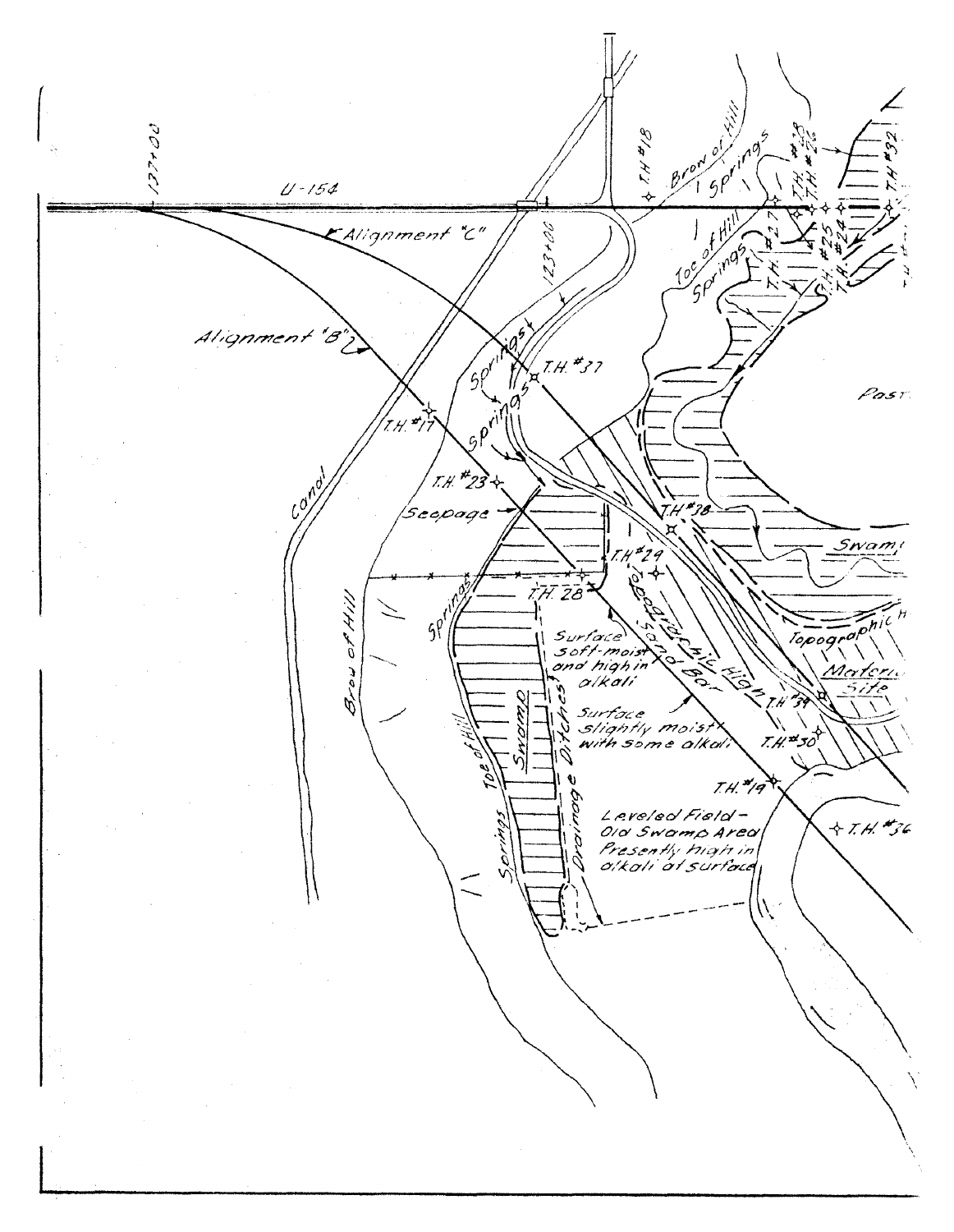